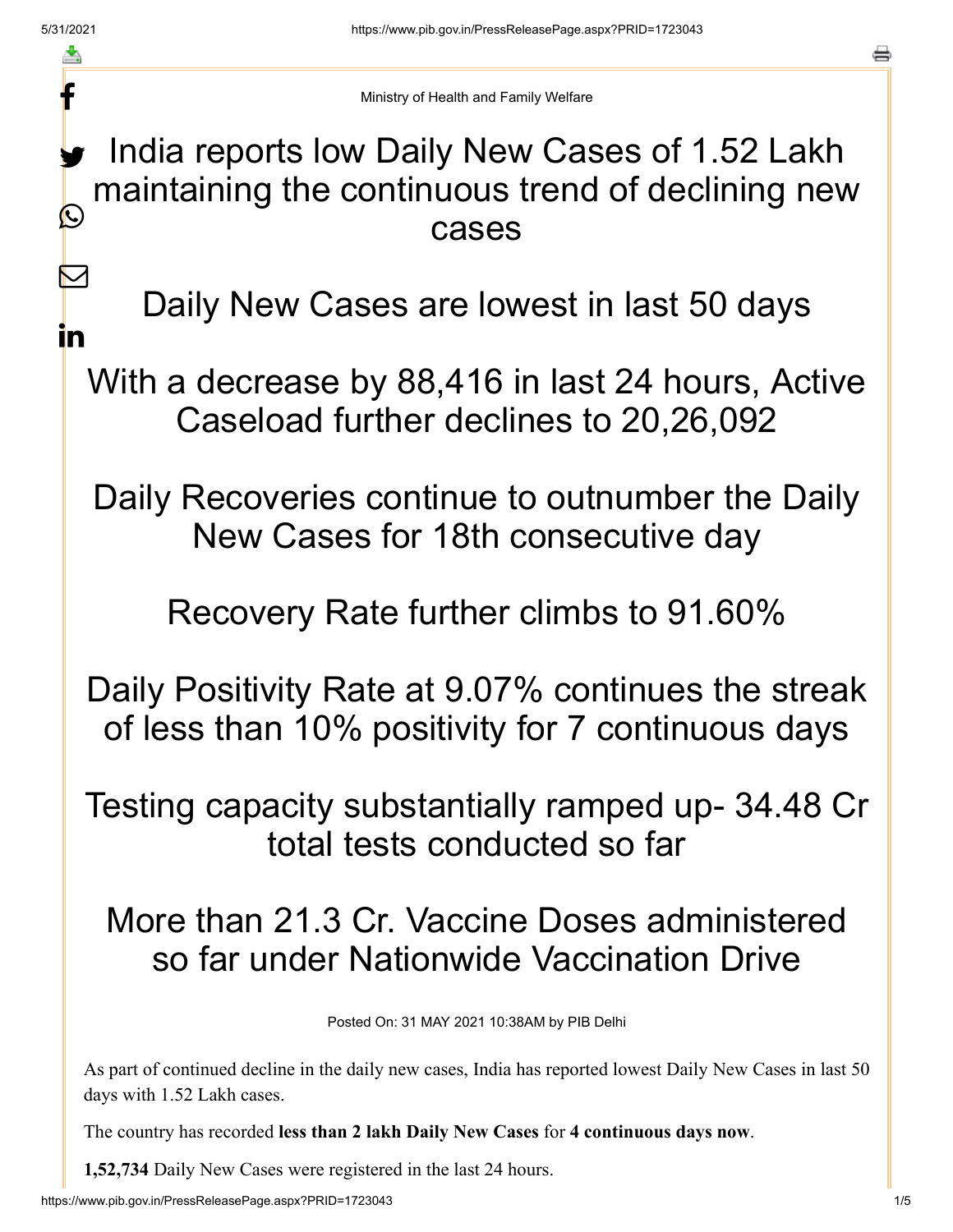

India has been witnessing a continuous fall in the active caseload. The Active Caseload has further decreased; **20,26,092** active cases have been reported today.

A net decline of **88,416** is witnessed in the last 24 hours and active cases are now only **7.22%** of the country's total Positive Cases.



India's Daily Recoveries continue to outnumber the Daily New Cases for the 18th consecutive day. **2,38,022** recoveries were registered in the last 24 hours.

**85,288** more recoveries were reported during the last 24 hours as compared to the daily new cases.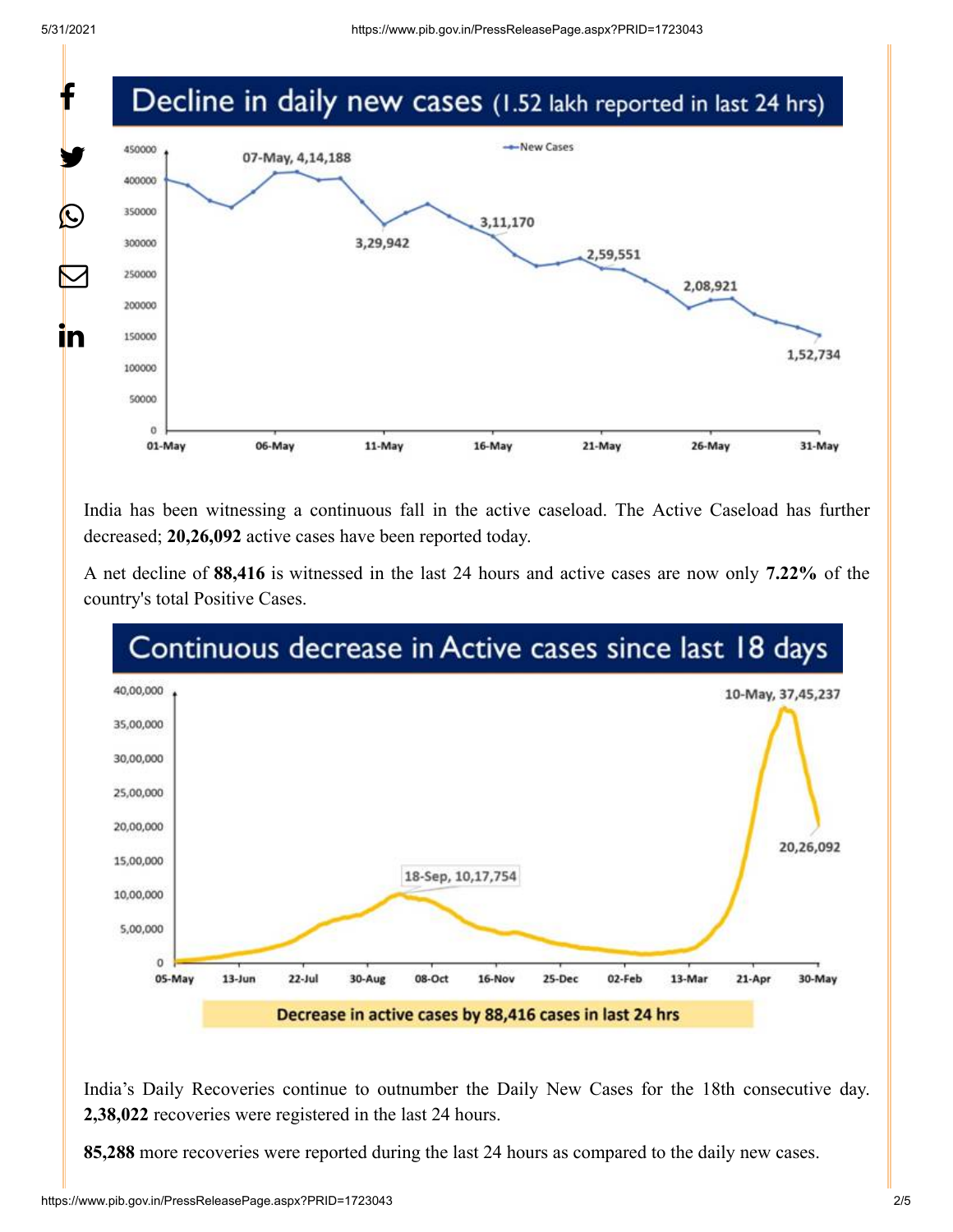

Out of the people infected since beginning of the pandemic **2,56,92,342 people have already recovered from COVID-19 &2,38,022** patients have recovered in the last 24 hours. This constitutes an overall recovery rate of **91.60%.**



A total of **16,83,135** tests were conducted in the last 24 hours in the country and cumulatively India has conducted 34.48 crore tests so far.

While on one side testing has been enhanced across the country, a continued decline in weekly case positivity is noticed. **Weekly Positivity Rate is currently at 9.04%** while the **Daily Positivity rate has reduced and is at 9.07% today.** It has remained less than 10% for 7consecutive days now.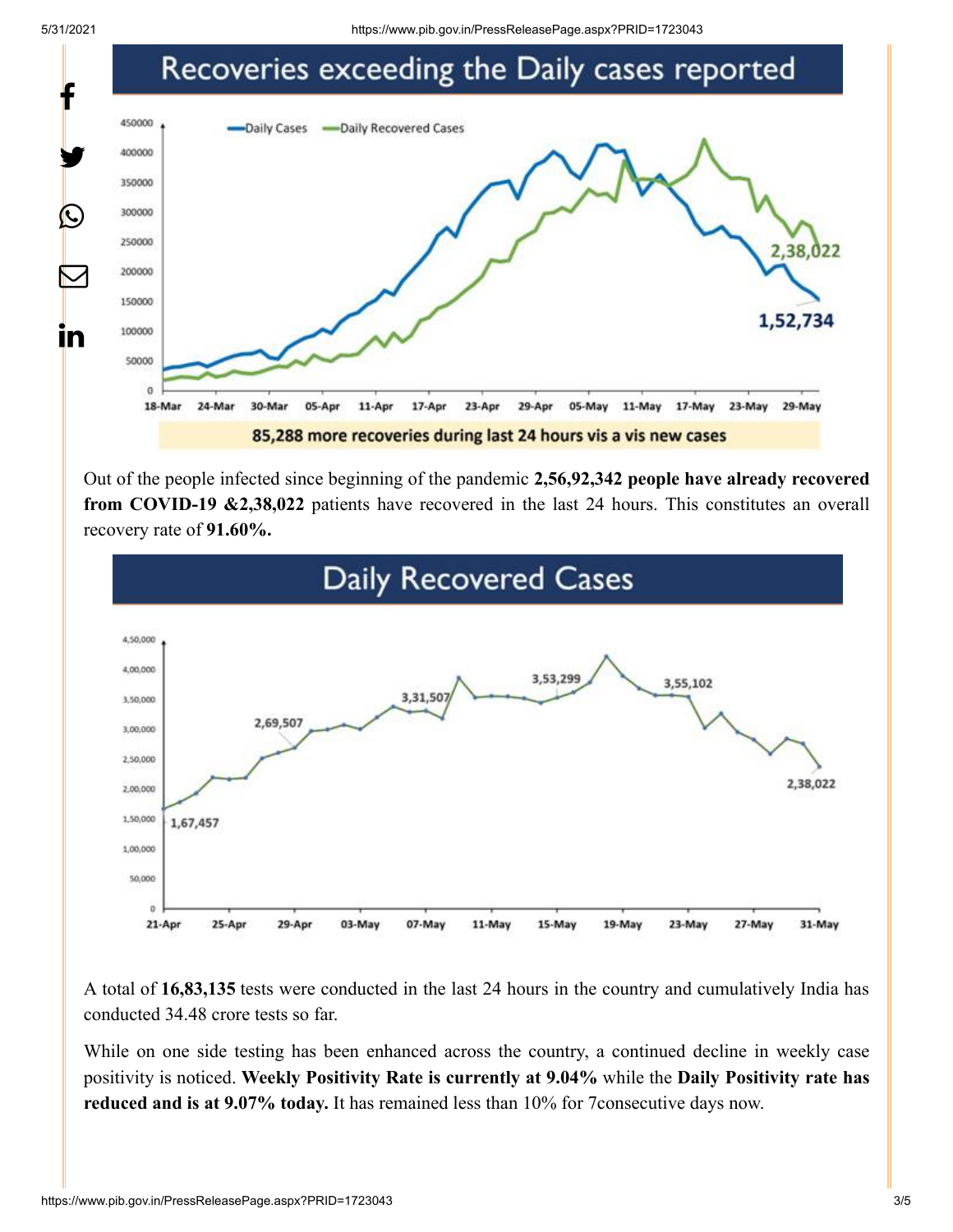

The cumulative number of COVID-19 vaccine doses administered in the country has exceeded **21.31 Cr** today under the Nationwide Vaccination Drive.

A total of **21,31,54,129** vaccine doses have been administered through 30,28,295sessions, as per the provisional report till 7 am today.

These include:

| <b>HCWs</b>              | $1st$ Dose | 98,67,310   |
|--------------------------|------------|-------------|
|                          | $2nd$ Dose | 67,76,644   |
| <b>FLWs</b>              | $1st$ Dose | 1,55,92,325 |
|                          | $2nd$ Dose | 84,97,120   |
| Age Group 18-44 years    | $1st$ Dose | 1,89,64,595 |
|                          | $2nd$ Dose | 10,058      |
| Age Group 45 to 60 years | $1st$ Dose | 6,56,60,693 |
|                          |            |             |